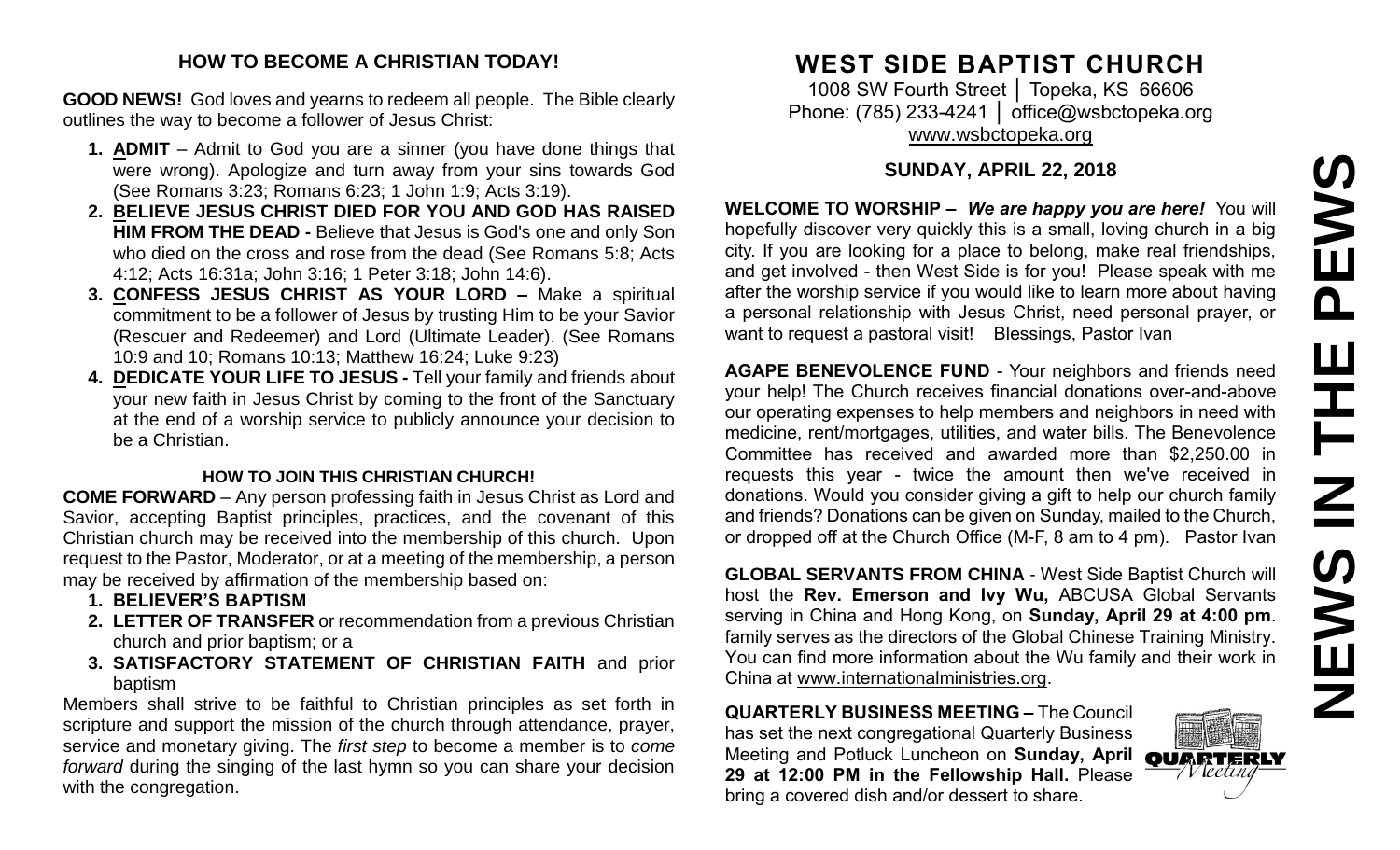# **AMERICA FOR CHRIST OFFERING (AFC) –** Thank

you to every family who gave to the annual **America for Christ Offering (AFC)**. This offering helps fund evangelistic and mission work in the Central Region (Arkansas, Kansas, and Oklahoma) as well as the work of the American Baptist Home Mission Societies in N. America and Puerto Rico. **We have** 



**received \$ \$1,291.13 towards our goal of \$1,500.00.** Please bring your coin collection box to church and place them on the Communion Table.



**BREAKFAST ON SUNDAYS** – Sign-up if you plan to attend the free breakfasts on Sunday mornings in the Fellowship Hall starting at 8:30 am. All ages are welcome to eat for free.

**BIBLE STUDY –** Come for the free one-hour small group study of the biblical book **"ACTS OF THE APOSTLES" on Wednesdays at 10:30 am in Holmer Hall**. The Bible study is taught start-to-finish ("lectio continua"), no previous experience necessary. Bible studies are free and open to the public.

**CHILDRENS ACTIVITY BAGS AND BULLETINS – We are glad to have children in worship!** Activity bags filled with coloring pages, crayons, and other items are available for preschool and elementary-aged children near the sanctuary door. Enjoy the bags and children's bulletins; take your artwork home. Place the bags on the front pew after the worship service so we can restock them.

**DOORSTEP, INC. –** Our local mission partner, Doorstep Inc., will host their **ANNUAL BANQUET** honoring their volunteers on **Thursday, April 26 at 6:30 pm in St. Andrews Presbyterian Church**. They will have a speaker, entertainment, volunteer awards, quilt drawing, taco bake for dinner and a Love Offering for Doorstep! **Reservations are due by April 24.** Call the Doorstep Office (8am – 3pm) at (785) 357-5341 to make a



reservation. They will have the **Quilt Drawing (Raffle) at \$1 per chance** but you do not have to present to win! See Chuck Cozad, our Doorstep representatives for tickets or buy them at the banquet before dinner!

# **WEEKLY CALENDAR**

#### **SUNDAY, APRIL 22**

| $8:30$ am         | Breakfast (FH)                   |
|-------------------|----------------------------------|
| $9:15$ am         | <b>Sunday School</b>             |
| $10:30$ am        | Worship Service (S)              |
| $4:00 \text{ pm}$ | Contemporary Worship Service (S) |
|                   |                                  |

#### **MONDAY, APRIL 23**

| 9:00 - 11:00 am Baby Closet Ministry          |
|-----------------------------------------------|
| 6:00 – 9:00 pm Capital City Men's Chorus (FH) |

# **TUESDAY, APRIL 24**

| $9:00 \text{ am}$    | Music Committee Meeting (HH)              |
|----------------------|-------------------------------------------|
| $5:30 \text{ pm}$    | Adult Sunday School Teachers Meeting (HH) |
| $7:15 \,\mathrm{pm}$ | Outreach & Evangelism Meeting (HH)        |

# **WEDNESDAY, APRIL 25**

| $10:30$ am       | Bible Study (HH)                    |
|------------------|-------------------------------------|
| $4:00 - 6:00$ pm | Fruit & Vegetable Food Pantry (FH)  |
| $4:30 - 7:00$ pm | <b>Baby Closet Ministry</b>         |
| $4:30$ pm        | Open Gym Time                       |
| 5:30 pm          | Supper (FH)                         |
| 6:00 pm          | WWW Kids Bible Club and Adult Study |
| 7:00 pm          | Choir Rehearsal (S)                 |
|                  |                                     |

### **THURSDAY, APRIL 26**

|                   | $1:00-3:00$ pm Baby Closet                   |  |
|-------------------|----------------------------------------------|--|
| $6:30 \text{ pm}$ | Neighborhood Improvement Assoc. Meeting (HH) |  |

# **FRIDAY, APRIL 27**

9:00-12:00 Youth Work Day at West Side Baptist

# **SATURDAY, APRIL 28**

1:00 pmWorship Practice (S)

**FIFTH SUNDAY SING –** The "Fifth Sunday Sing" will be held on **April 29**. Please share your requests with Janet Nyfeler or Jan Mauck before April 22.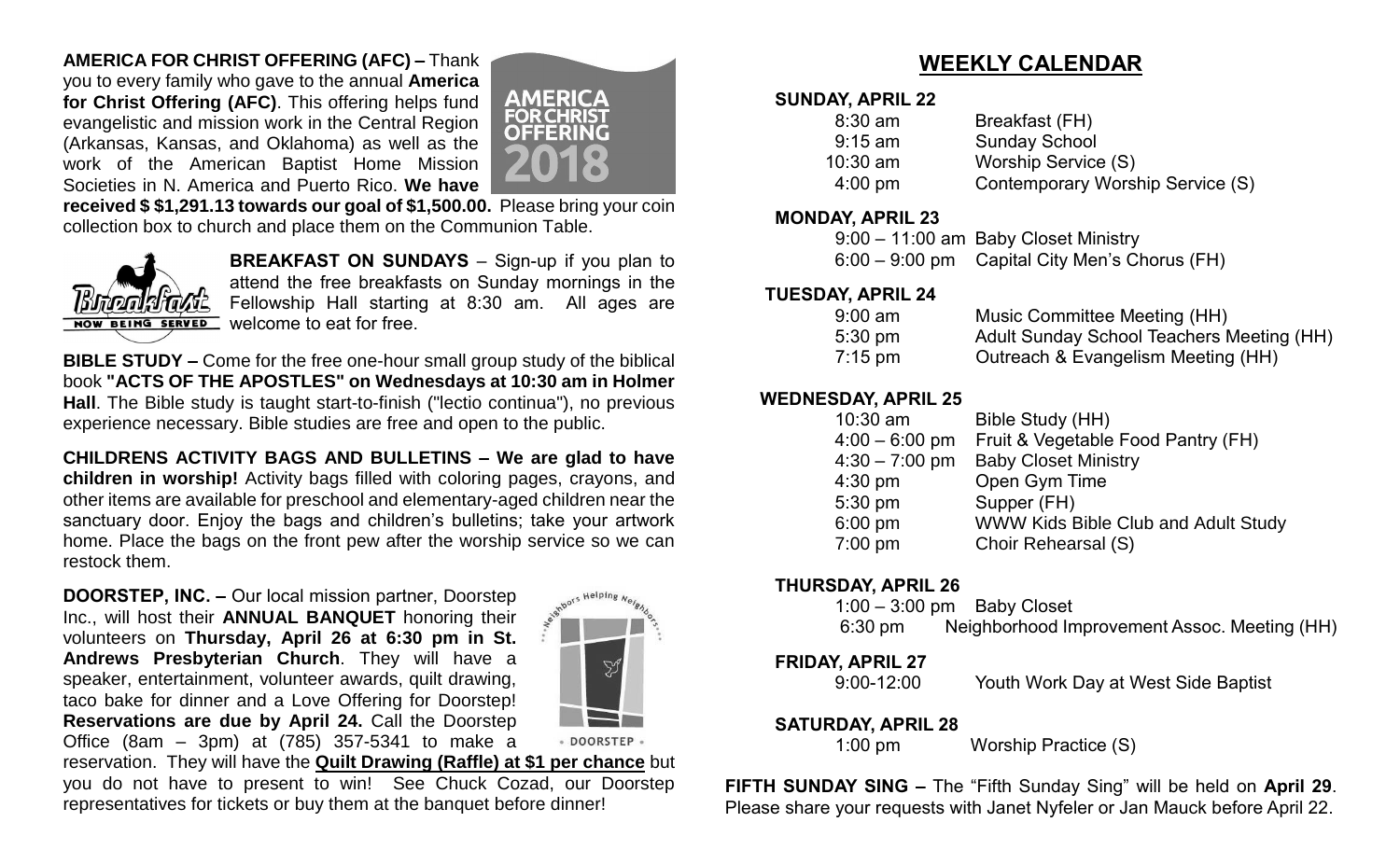# **IN OUR THOUGHTS AND PRAYERS**

Mark Arnold – Healing for health concerns Mark Calloway – Healing for health concerns Al Carpenter – Healing for health concerns Harry and Pat Carpenter – Healing for health concerns Esther Carrier – Healing for health concerns Almira Collier – Healing for health concerns Judy Longstaff – Healing for health concerns Hilda Lundgren – Healing for health concerns Nancy May – Healing for health concerns Marie Merrifield – Healing for health concerns Rogene Moody – Healing for health concerns Don Morris – Healing for health concerns Janet Nyfeler – Healing for health concerns Ken Paslay – Healing for health concerns Becky Poe – Healing for health concerns Bob Roesler – Interim Minister at FBC of Topeka, starting Feb. 1, 2018 Jill Roesler – Healing for health concerns – shoulder surgery Keith Springer – Healing for health concerns (Marianne Spano's brother) Lola Zab – Healing for health concerns (Marianne Spano's sister) **HOMEBOUND:** \*June Cunningham – Healing for health concerns (Brewster Place) \*Helen Farrar – Healing for health concerns (Plaza West Care Center)

\*Gerald Haney – Healing for health concerns

\*Russ Hunter – Healing for health concerns

\*Mary Lou Johnson – Healing for health concerns (Aldersgate)

\*Alice Kieffer – Healing for health concerns

\*Karen Kirby – Healing for health concerns

\*Reginald Kirby – Healing for health concerns

\*Etta Landis – Healing for health concerns (Legend at Capital Ridge)

\*Madeleine Martinson – Healing for health concerns (Fleming Place)

\*Mae Martin – Healing for health concerns (Plaza West Care Center)

\*Theo Penny – Healing for health concerns (Lawrence)

\*Juanita Plankinton – Healing for health concerns

\*Hazel Smith-Tindall – Healing for health concerns

**FRUIT & VEGETABLE FOOD PANTRY –** Free bread, fruits, and vegetables on **Wed. from 4:00 pm to 6:00 pm**  or while supplies last. **Program eligibility:** Households in Topeka area (zip code 66601-66619). **ID required:** a piece of US Mail with client's name and current address for identification. One household per address. Client must be present. All food is available no cost.



**HEARTLAND TRAVELING DAY CAMP** –Potwin Presbyterian and West Side Baptist Church are once again partnering to host Heartland Traveling Day Camp. It will be held **Monday, June 11 thru Friday, June 15** at West Side Baptist. Children who have completed Kindergarten through 6th grade may attend. There is **no cost,** but a registration form must be completed by May 20. Parents may register their child online at

[https://www.heartlandcamps.org/traveling-day-camps.](https://www.heartlandcamps.org/traveling-day-camps) Space is limited, so register soon. We would love to have your kids be a part of this wonderful experience! ~ Alice Payne, Christian Ed

**MUSIC COMMITTEE –** The Music Committee (Choir Director, Organist, and Pastor) has its weekly meeting to select hymns, songs, and spirituals for worship services on **Tuesdays at 9:00 am in Holmer Hall.** All are welcome!

**NEWSLETER – Newsletter articles and reports are due in the Church Office by noon on Wednesday, April 25** for publication on Sunday, April 29.

**RIDE TO CHURCH** - If you need transportation to/from a worship service, Wednesday nights, or another church-related activity, please **call the Church Office at (785) 233-4241 during Office hours (Tuesday thru Friday, 8:00 a.m. to 4:30 p.m.)**. Volunteers are needed to ride along with our driver to transport children on Wednesdays and Sundays. Contact Mark Calloway if you would like to volunteer. .

**WORLD MISSION CONFERENCE** – Register for the **World Mission Conference on July 4-7, 2018 at Green Lake, Wisconsin sponsored by International Ministries (IM)**. Discover how International Ministries global servants and partners make disciples for Jesus Christ through ministries of health and wellness, economic and community development and the abolition of human trafficking. Registration deadline: June 1.